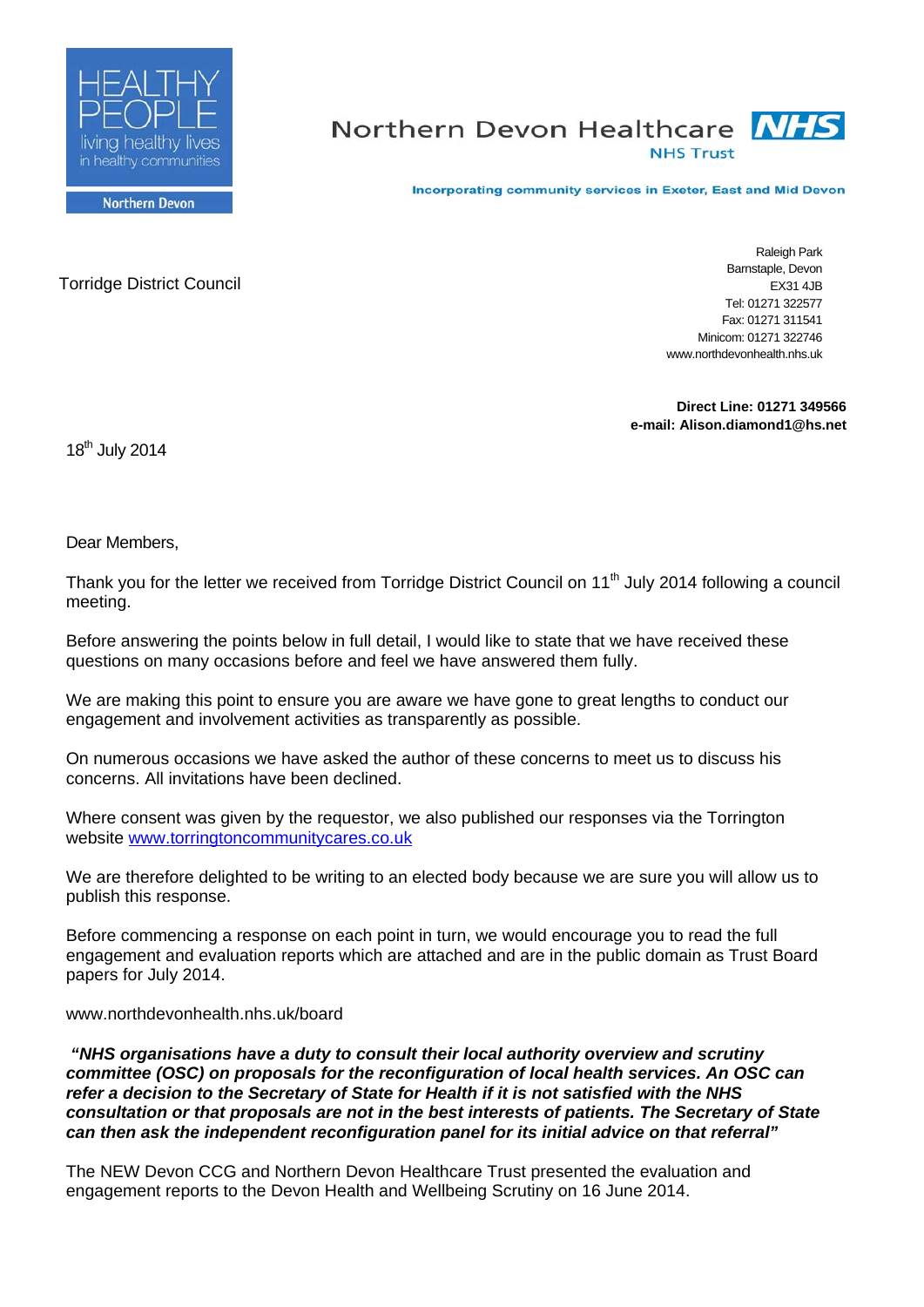The Torrington Community Cares project was passed **without restriction** by the H&WB Scrutiny Committee and the NHS was asked to update the committee in a further six and twelve months time.

Our process of engagement was mapped against NHS England's requirements and standards for robust patient engagement. A table demonstrating these requirements is attached with this letter and can be found on Page 5 of the engagement report.

### *We would therefore request that your committee, the Torridge District Council External Overview and Scrutiny Committee declare itself: "….not to be satisfied with the process of consultation"*

The Torrington Test of Change was never called or referred to as a consultation.

We carried out a Test of Change to trial a new model of care for six months. The Test was supported by a 12 month engagement and involvement exercise to ensure local people were engaged and involved in the process. This approach is entirely consistent with NHS England guidance which urges NHS organisations to develop on-going conversations in the development of services and not to limit involvement to specific consultations.

Devon County Council Health and Wellbeing Scrutiny Committee based their 'no restriction' decision following thorough scrutiny of both the engagement and evaluation reports.

Again, we would strongly recommend a read of the full evaluation and engagement reports before considering a challenge to the decision of this committee.

# **"….not to be satisfied that the changes have been carried through in the best interests of patients"**

There is a compelling clinical consensus that the patient care provided in the community in Torrington is excellent, safe and high quality.

We have found no evidence that patient care has been in any way impacted negatively by this change in model of delivery. The evaluation shows that the home-based care is as good if not better than inpatient care provided by Torrington Community Hospital.

Patient experience and Friends and Family Test reports tell us that patients, their carers and families like receiving care in their own homes. This evidence can also be found in Appendix 6 of the Engagement Report

The evidence of the new model of care is compelling. In six months:

- 97 patients were supported in their own home to avoid a hospital admission
- 10% fewer patients were admitted to NDDH as an emergency
- The length of stay in hospital was reduced from an average of 35 days to 7 days.
- There were no statistically significant changes to numbers of phone calls to Devon Doctors, SWAST, 999 or visits to local MIUs

Furthermore we believe that new clinics being developed in Torrington will be of considerable benefit to patients who as a result will no longer need to travel to Barnstaple for their treatments / diagnosis.

On 15<sup>th</sup> July, the Northern Devon Healthcare Trust launched new Ultrasound clinics at Torrington, which will offer a local service and mean 20 people per week from Torrington and the surrounding parishes do not have to travel to Barnstaple for the same service.

*"….you refer the decision to reconfigure healthcare in Torrington back to Devon County Council's Scrutiny Committee and request that they refer the case to the Secretary of State for*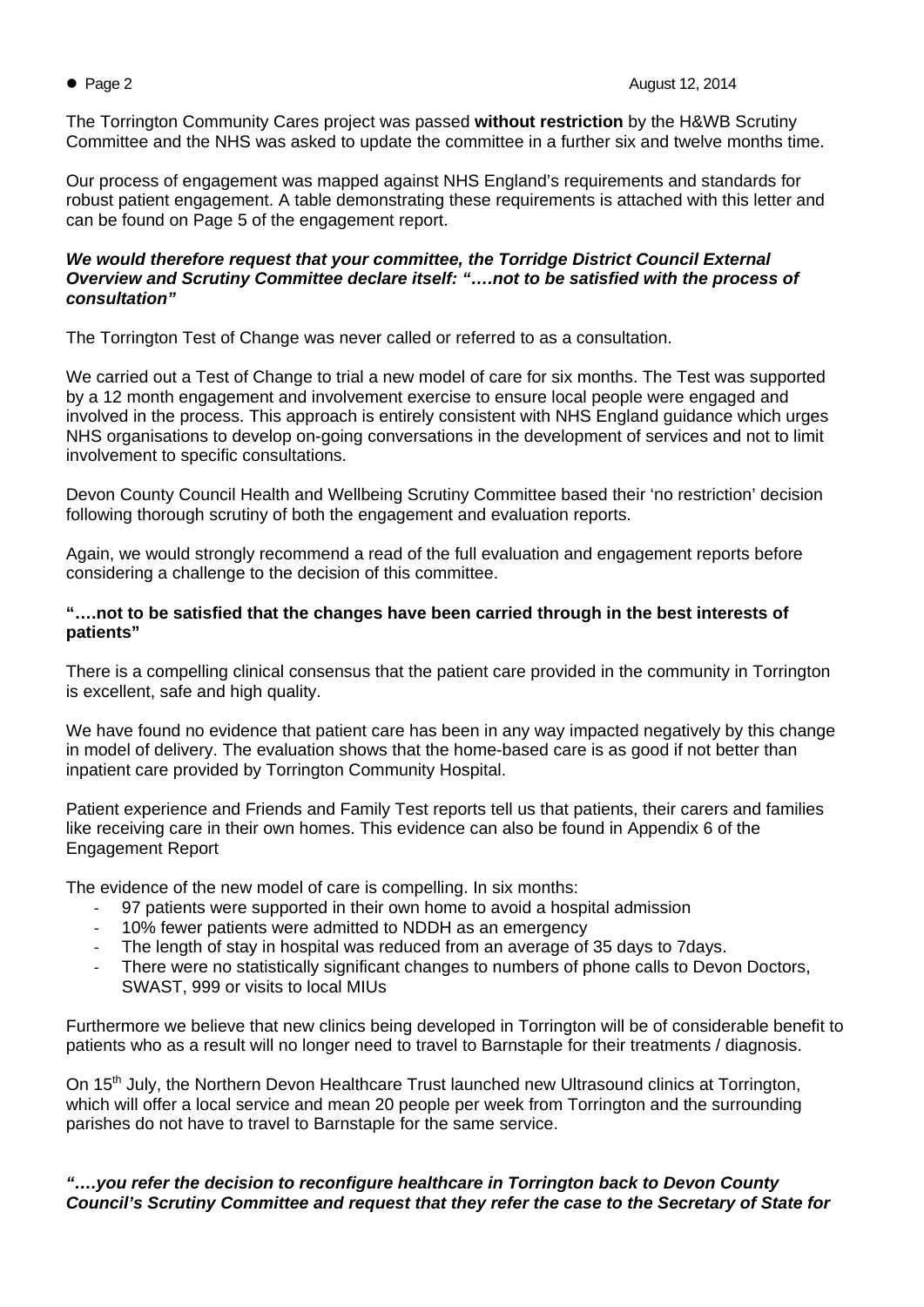### *Health as you are not satisfied with the NHS consultation or that proposals are not in the best interests of patients.*

# *The Secretary of State can then proceed to ask the independent reconfiguration panel for its initial advice on that referral."*

The NHS has committed to provide the Devon Health and Wellbeing Scrutiny Committee with an update of the evaluation and engagement in both six and twelve months' time. Because this remains in process within Devon Health and Wellbeing Scrutiny Committee, we consider this referral unwarranted.

# *In support of this request I have itemised 9 aspects of the failure of the process…*

# *1) The 10 hospital beds in Torrington Hospital were closed illegally in July 2013. This was illegal because there had been no period of consultation before closure.*

The temporary closure of the inpatient beds was not illegal. In August 2013 we initially closed the beds, however we heard the concerns from the community and in response paused the project, and put measures in place to re-open the inpatient beds. On the 1<sup>st</sup> October the Test of Change began with six inpatient beds open at Torrington Community Hospital, the beds were then not closed until 25<sup>th</sup> November 2013.

What launched in July 2013 was the engagement and involvement activities to support the temporary service change.

Since 2011 Great Torrington has received significant additional investment in its community teams (£383,000). The success of these teams saw the admissions to Torrington Community Hospital drop considerably.

It was the view of senior clinicians that the unit was no longer sustainable because nurses were in danger of becoming de-skilled because they were seeing too few patients.

In response to concerns from the community, we paused the Test of Change in September and restarted our engagement with the community. We publicly acknowledged the mistakes we had made in our engagement approach at this point.

The Test of Change began again on 1 October with six beds reinstated for the first eight weeks in response to community requests for a 'safety net'.

# *2) During the closure patients were moved to other hospital breaking the principle, "no decision about me without me"*

No patients were moved during the period of temporary inpatient bed closure (26 November to 31 March 2014).

As we prepared to take down the beds, patients whose length of stay was predicted to go past the closure date were moved - in liaison with family and carers - to the nearest community hospital.

There was one move which was mis-communicated and for which we have apologised for but the other patient was entirely satisfied with the way their care continued following the transfer.

The principle of no decision about me, without me is a strong ethos of the community health and social care teams in Devon and so we do not recognise the concerns behind this allegation.

*3) Following the closure of the hospital the CCG justified closure by stating there would be a 6 month trial to determine whether a system of "Hospital at home care" could successfully replace hospital care.*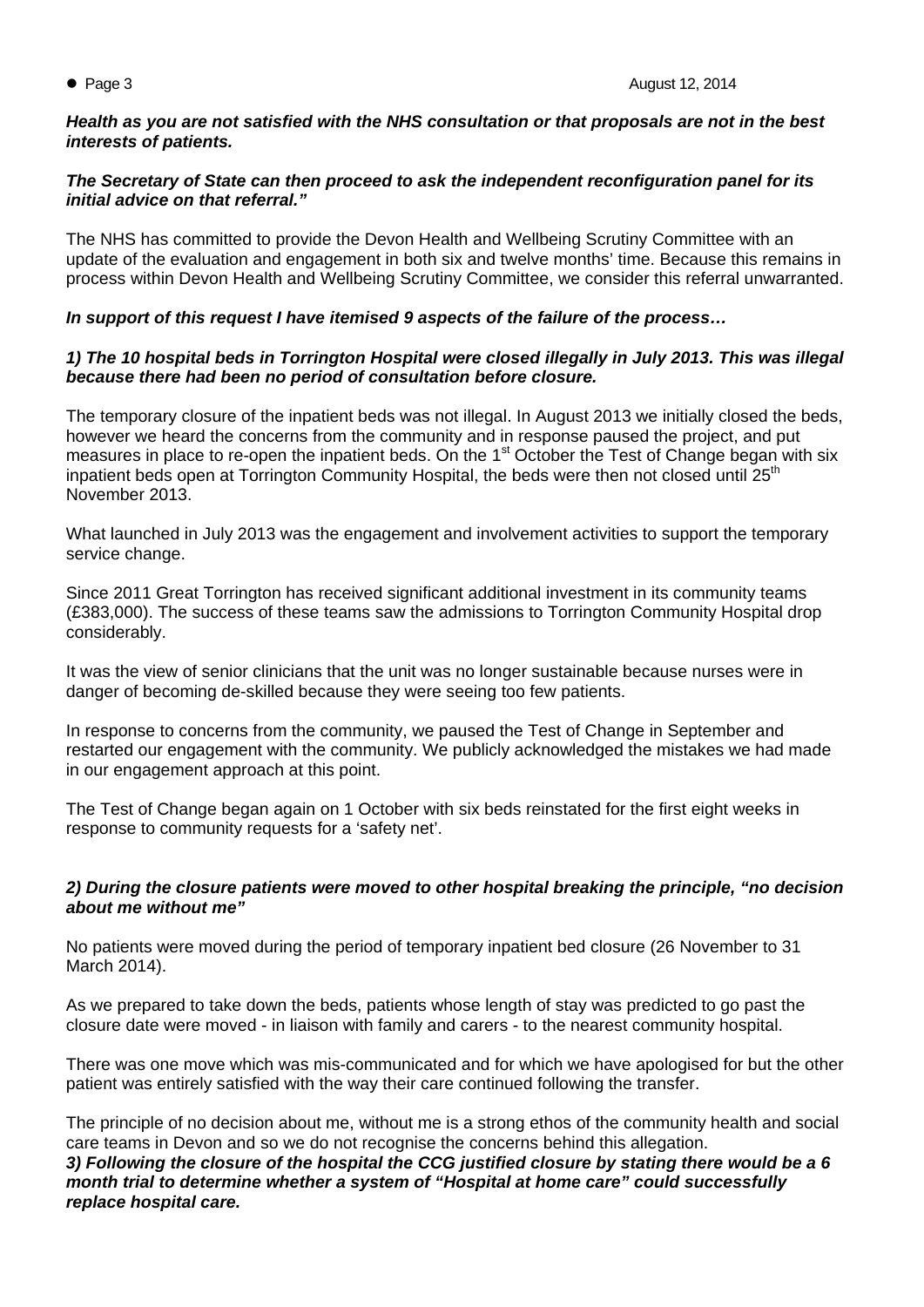#### *That the initiative is an experiment is not in doubt: NEW Devon CCG has not been able to identify any other community hospital from which it has already withdrawn services and where the result has been accepted by the local population and the healthcare outcomes proved acceptable.*

It is important to note that at no point did Torrington Community Hospital Close during the Test of Change.

Furthermore, the NHS organised for a group from Torrington to visit the same model of care working in Exmouth and Budleigh. The members of the group were able to talk to staff and community representatives.

There is a growing body of evidence about the effectiveness and popularity of home-based care across Devon. Indeed Devon is leading the way in providing as much care as possible out of hospital.

The Torrington evaluation and engagement reports contain a most thorough analysis of home-based care and we would seek to reassure the community that the Test was not an experiment but the start of an evolving and strong model of care.

We regularly checked the safety and quality of the model of care at bi-monthly milestones through the Test of Change. There was significant and senior clinician scrutiny of the evaluation reports throughout this time which a) gave assurance that the care was safe and high quality and b) allowed us to make improvements to the care model.

We would welcome community involvement in Torrington about securing local services. There are wellestablished community-led projects underway in both Budleigh and Moretonhampstead where the NHS is working with communities to secure and introduce local services which address unmet needs.

Inpatient services in both towns ceased in 2013/14 and we are actively encouraging the Great Torrington community to work with us in a similar way for the benefit of the whole community.

We have concerns that there may be people in Torrington who feel intimidated from speaking freely' We are committed to hearing their voices through inclusive engagement and continue to target the more hard to reach members of the community.

# *4) Before closure of the hospital beds and the start of 'the experiment', there had been no study of the health needs of the population.*

Joint strategic needs assessments (JSNA) are the responsibility of Devon Public Health and are done on a very regular basis. Therefore there are regular assessments of the needs of the local population and they are published on the website: [www.devonhealthandwellbeing.org.uk](http://www.devonhealthandwellbeing.org.uk/) by searching under Great Torrington.

Furthermore a readiness report was written in advance of the trail of Home-based care. This report was published in responses to MP Geoffrey Cox and a Freedom of Information request.

### *5) Before closure of the hospital beds there had been no impact assessment conducted on how closure would impact on all sections of the community, therefore they were breaching the Equality Act.*

We have already provided responses to both MPs to answer this question as well as Freedom of Information requests.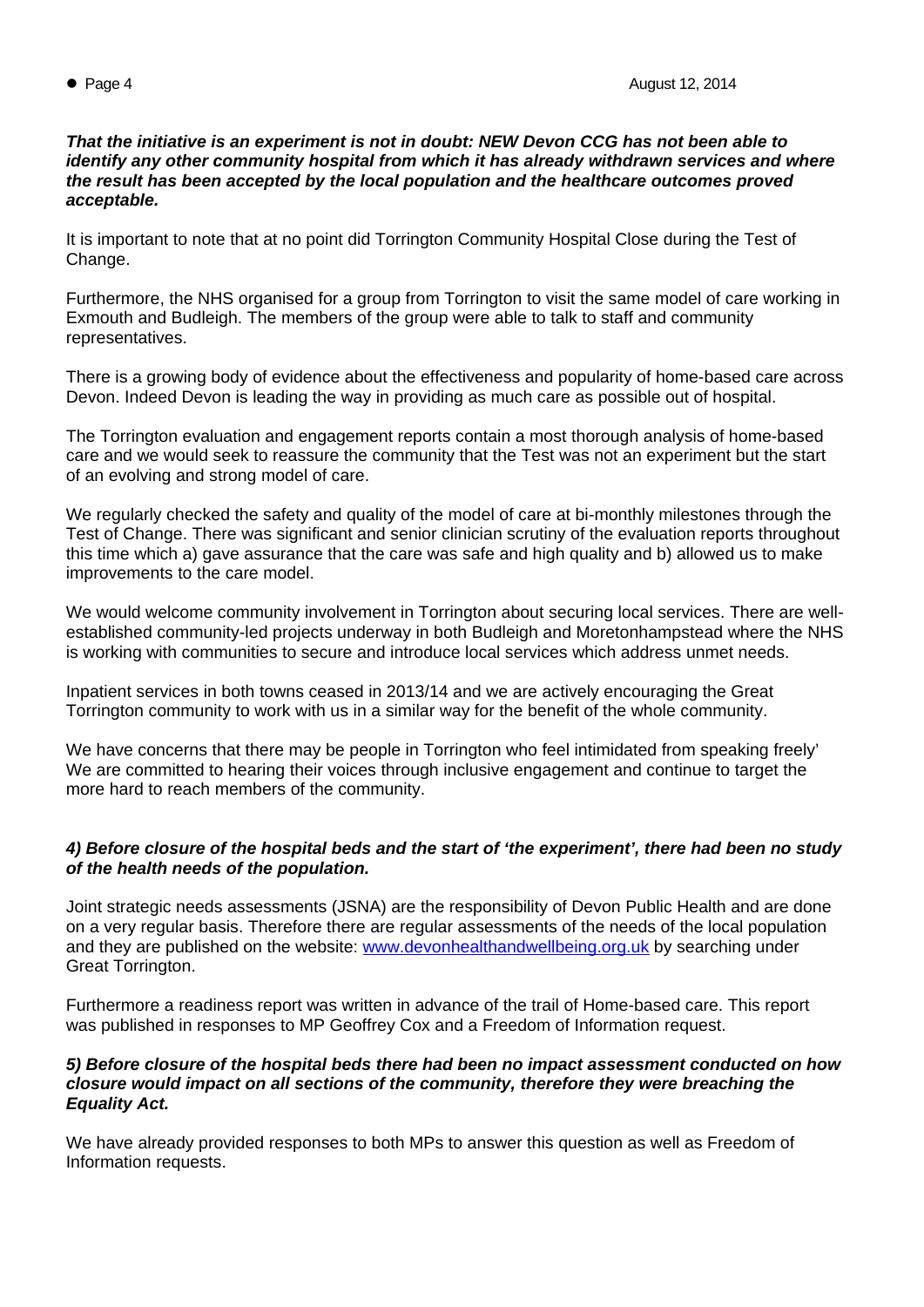The northern locality of NEW Devon CCG completed a readiness report completed at the start of the Test of Change.

The final evaluation report contains an updated Equality Impact Assessment, which more closely reflects that actual impact of the new model of care based on the experiences over the six month Test.

*6) At two public meeting held by the Trust/CCG on 12/14th Sept.2013 the public were given a presentation of the reason for the closure of the hospital beds being to provide a "new", "better", "enhanced" system of healthcare. The real reason for the closure was announced when Dr Womersley's (CCG) spoke at the public meeting in Holsworthy. Here he revealed the true (financial) reasons for change* 

Views clearly differ on what can accurately be attributed to Dr Womersley's presentation on Care Closer to Home.

Decisions to review service are based on a multitude of factors which include advances in healthcare, operational factors, clinical effectiveness, quality of care and of course finances.

It is widely reported that Devon is a financially challenged health economy and that radical and rapid changes are needed to ensure the NHS in Devon and Plymouth recovers to a sustainable financial position.

We have not hidden any of this rationale. During the Test of change we published evaluation reports at key milestones. As well as finding that quality of care was excellent, a key finding was that the new model of care was able to support far more patients (200 on the case load at any one time, compared to 90 inpatients a year) for **less money**.

Home-based care offers a service to a greater number of patients, is as good if not better quality and costs less per annum.

### *7) At the two public meetings, the town was promised there would be a fair evaluation of the "new enhanced" service to determine whether it would be appropriate. The evaluation is not an impartial or valid piece of research (see the retired doctor's letter).and consequently the interim 4 month evaluation report by the CCG was rejected in its entirety by Torrington people. This self-valuation demonstrates a complete lack of validity and lack of integrity.*

There are two strands to our response to this allegation.

The first is that we now need to see evidence of the lack of partiality of which we are being accused. This is an allegation that has been put to us without substantiation many times and we consider that it calls into question our integrity and professionalism.

It is not accurate to say that the evaluation data is not impartial. We request this accusation is substantiated.

It is also not accurate to say that the 4 month evaluation was rejected by the community of Torrington. We request this accusation is substantiated.

The second strand to our response is that on hearing concerns about the clinical evidence for change, we established the Oversight Group with a remit of overseeing the evaluation process.

The Oversight Group took membership from multiple stakeholders in the community including STITCH, TTVS, Healthwatch and many more. The terms of reference for this group were agreed and are enclosed as an appendix in the final reports.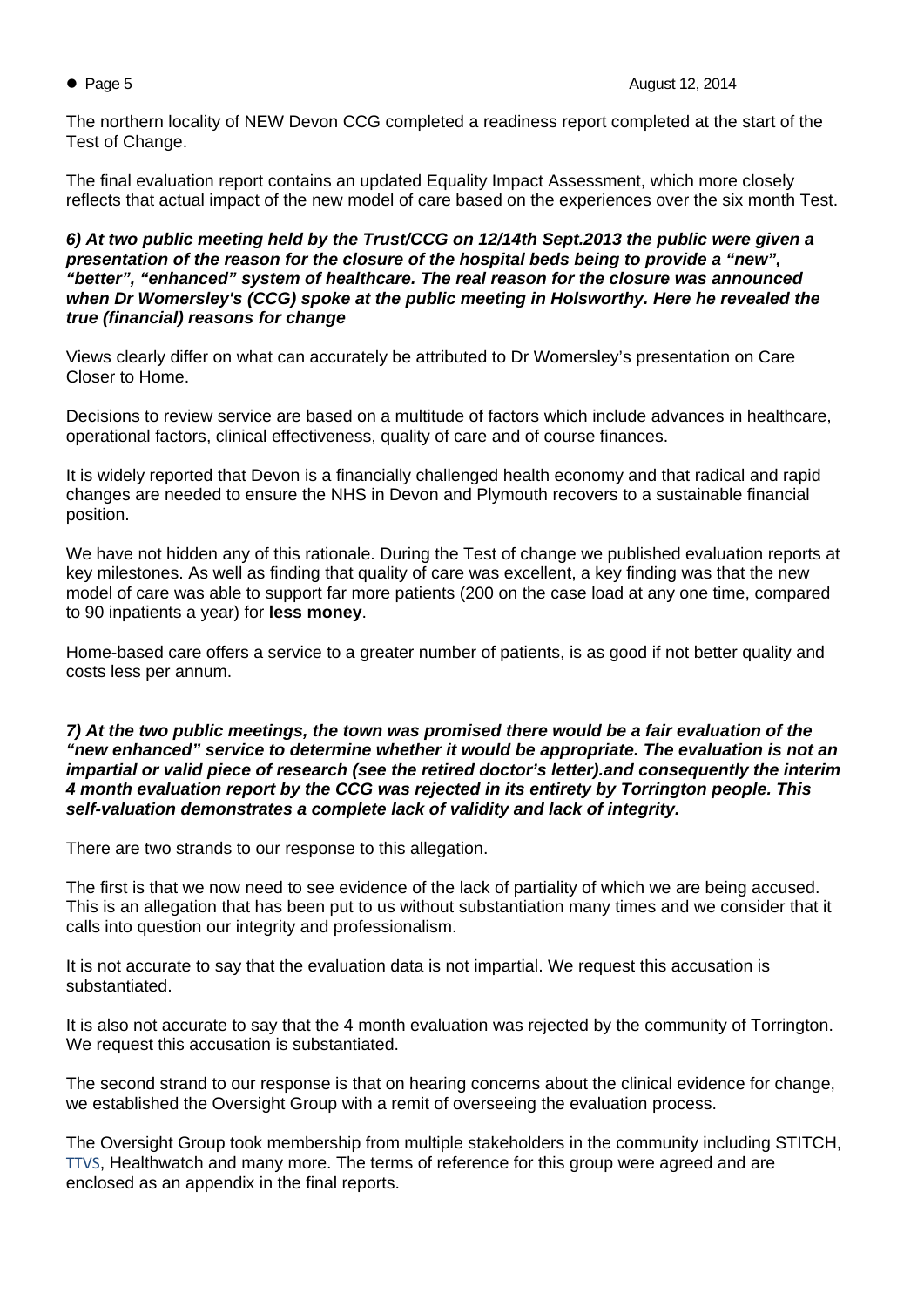Going forward, we have requested that PenCLARCH oversee our evaluation process for independent assurance.

We also identified that the voice of the patient, currently receiving care in their own homes, was not being heard. We collected 10 patients stories, which were independently validated by Healthwatch.

Please refer to the engagement report for more detail on this approach.

**8) The OSG is a stakeholder meeting, which should have been run according to stakeholder rules. (see Northern CCG PSN terms of reference) These set out clear details of protocols on issues such as agendas, public attendance etc. This framework has been ignored.** 

This statement is not accurate and all members agreed the Terms of Reference for this group.

**9) A major healthcare change has to meet 4 key criteria, these are,** 

- **· Clarity about the clinical evidence base underpinning the proposals;**
- **· Support of GP commissioners involved;**
- **· Consistency with current and prospective patient choice;**
- **· Genuine engagement of public and patients**

### **Because of the process that Northern CCG have adopted, and are persisting with, none of the 4 criteria will be met.**

The engagement report clearly answers this specific point. The NHS is very confident that it has followed due process during this Test of Change. The evidence base for this trial is outlined in detail in our evaluation report and engagement and patient choice covered in our full engagement report.

A summary however is as follows:

# **Support from GP Commissioners**

The Northern Locality Board members of the CCG, who are also GPs, have been involved from the outset in the Test of Change and they required assurance that the model proposed meets the needs of patients in terms of safety and quality.

It is recognised that support from all member practices is not unanimous, but we acknowledge that this is a difficult conversation for individuals who are also members of the affected communities. Local GP's and practice staff have been involved in several of the evaluation exercises including detailed case reviews to understand patient health needs and care and whether they were met by the community teams.

There is support from Board-level GP commissioners for this model of care.

# **Clarity on Clinical Evidence Base**

There has been a national drive to move services out of acute hospitals and in to the community since 1990. Public health has conducted a review of evidence of this care in community settings. Their summary is:

*''There is good evidence that hospital at home care is at least as safe and effective as care in a hospital setting, as long as patients are carefully selected. The evidence outlined in this paper is relevant to older adults across a range of conditions."* 

There is robust evidence from three Cochrane Systematic reviews, and other supporting sources, that hospital at home patients have similar or reduced levels of mortality, similar levels of readmissions and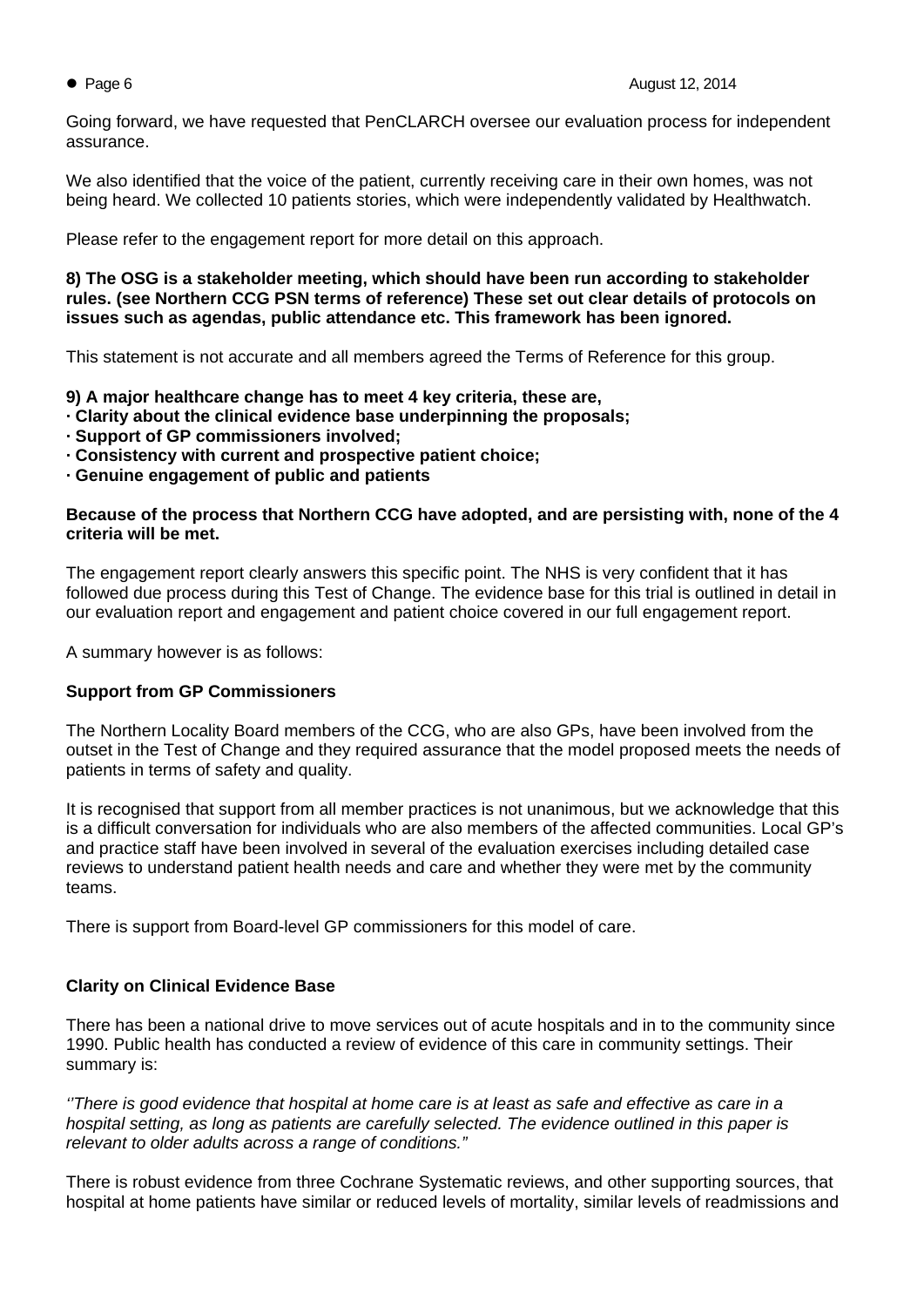fewer patients being in residential care at follow up than in-patient care. Hospital at home also significantly increased patient satisfaction.

The evaluation demonstrated that the national clinical evidence base could be applied to Torrington.

# **Strengthened Patient and Public Engagement**

Throughout the process the NHS has had a genuine desire to work in partnership with the community to develop services that could meet the needs, wants and aspirations of the Torrington Community and its surrounding parishes.

We also heard and incorporated the anxieties about the Test of Change into the evaluation and engagement approach. The engagement approach we took was mapped against NHS England's requirements and standards for robust patient engagement.

To ensure we could hear many different voices, including STITCH (Save The Irreplaceable Torrington Community Hospital – the local protest group), in many different ways we provided a vast array of engagement and involvement opportunities. Since July 2013, these included:

34 events 2 public meetings 16 drop-in sessions 4 focus groups 5 Oversight group meetings 15 meetings with Councillors 10 Tour and Talk sessions 10 patient stories 1 visit to Budleigh 4 leaflets/posters 2 films 1 supporting document 3 published evaluations 61 letters and responses 1 website with an online message board: [www.torringtoncares.co.uk](http://www.torringtoncares.co.uk/) 17 press releases 13 Freedom of Information (60 questions)

Key to this work was the voice of the patients who were receiving home based care. 10 patient stories were carried out, three of which were developed into a film which can be seen here: <http://torringtoncares.co.uk/patients-say/feel-receive-care-home-torrington/>

We also acknowledged when we had not got the approach right, and I refer to the pause in the Test of Change in September and restarted engagement.

We were always flexible and responsive in our approach, continually developing activities based on feedback; indeed we received very positive feedback from the public about their experiences of these opportunities. We also developed very good relationships with local groups and stakeholders including The Crier, Rotary and Care Forum; these relationships helped us to communicate messages widely and effectively and offered another platform for feedback.

# **Consistency with Current and Prospective Patient Choice**

The NHS England guidance is clear that the concept of patient choice relates to the choice of provider once a clinical decision is made about need.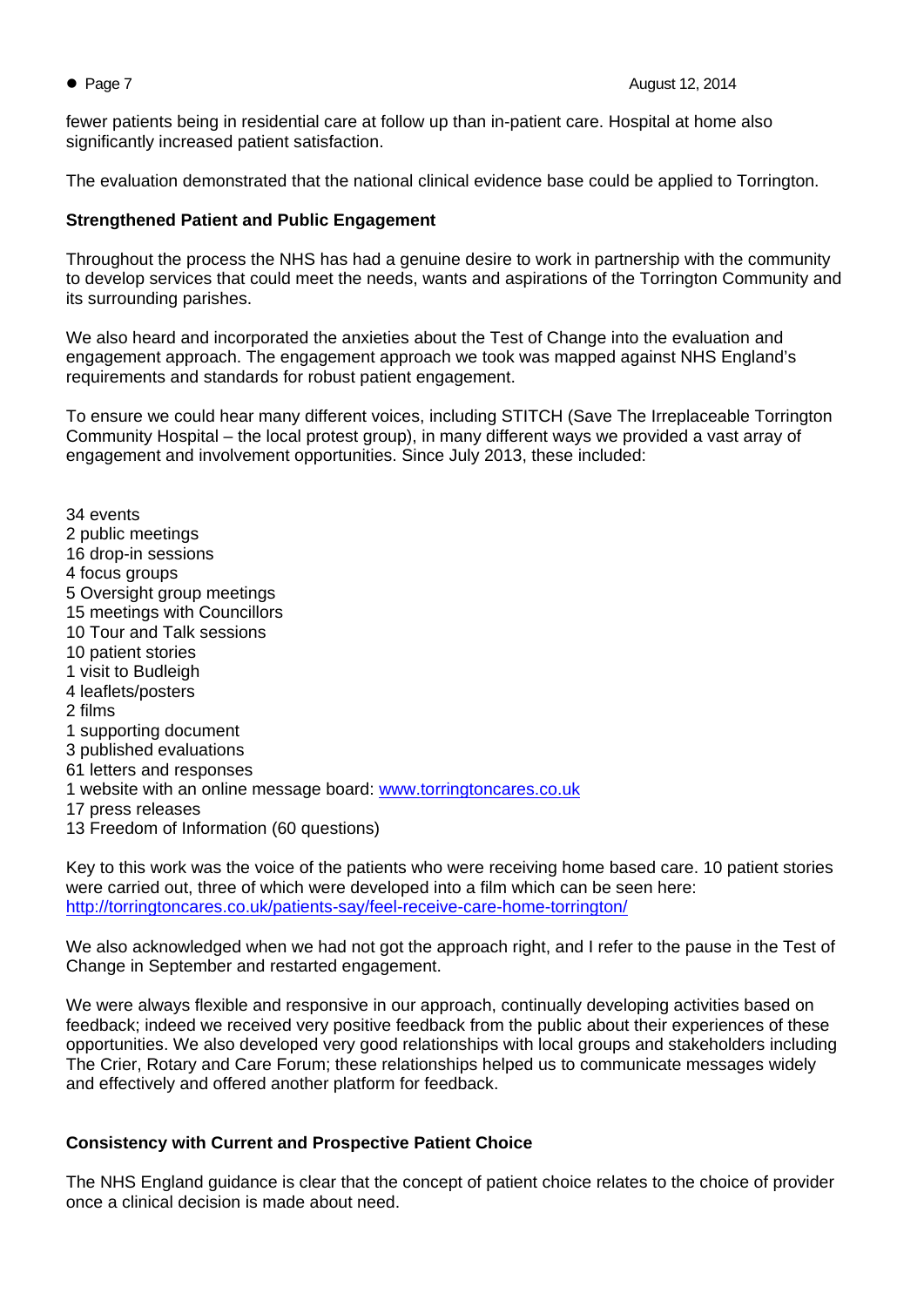The Torrington community's challenge to the Northern Locality and NDHT has been that they should have a "choice" to be admitted to a community hospital bed, or not. This is not commensurate with the NHS guidance, in that the public do not have admitting rights to hospital beds.

Provision is made for patients to be rightly admitted to a bed in Torrington, should that be the optimum clinical decision, and the NHS funds the admission to one of the Torrington care homes for as long as there is a health need.

It has been noted that the new model of care increases choice for more people. Patients can still be admitted to a bed, but now there is an option to be cared for at home, return home sooner, spend less time in a hospital bed or not even be admitted into hospital in the first place (where this is clinically safe).

Torrington hospital had 10 beds which were on average are used by 90 people per annum. The changed model of care enabled more people to be cared for in their own home which indicates that in term of use of NHS resources more people benefitted from the community based model.

The number of patients on the community caseload only increased by 13, but the number of admissions avoided was nearly 100.

This tells us that we know who our vulnerable patients are and by increasing the number of visits and getting to them sooner, we can safely keep them at home. We also know that people would prefer to be cared for at home, when it is clinically safe to do so.

# **8) Five retired doctors with almost 170 years collective experience as medical practitioners in the Torrington health area have rejected, the approach and methodology (See attachment)**

We conducted a thorough case note review with the currently practising GPs serving Great Torrington.

We have the utmost respect for the wealth of knowledge and understandings of the local community that these retired GPs have. We do also need to recognise that there have been significant clinical advances in the last few years which have resulted in developments and changes in the most effective models of care.

There is a growing national consensus on the standards of inpatient care following the Francis Report into Mid Staffs, the Keogh Review and recent NICE guidance.

The time for inpatient beds in small units such as Torrington, Moretonhampstead and Budleigh may be drawing to a close. There are problems around recruiting staff to small units and we have a duty of care to staff around 'lone working'. We know that these units are highly and rightly valued by the communities and we have been working hard with these communities to develop a bright future for these hubs in the community.

**9) The Healthwatch report finally published the results of the survey "Torrington 200", carried out in autumn 2013. The report showed a total support for the re-opening of the hospital beds. Torridge and West Devon MP Geoffrey Cox has stated: "Throughout the process I have strongly urged our health authorities to be fully transparent about the alternatives and have suggested that there was a very good case for calling a halt to the current process and starting again " "In the meantime, the beds should be open and used."**

**We would concur with the MP's analysis, that the process as handled by Northern CCG has been flawed, and request that members of the Torridge external overview and scrutiny committee at the meeting on Wed 9th July 6.00pm, vote to refer the case back to the Dept. of Health.**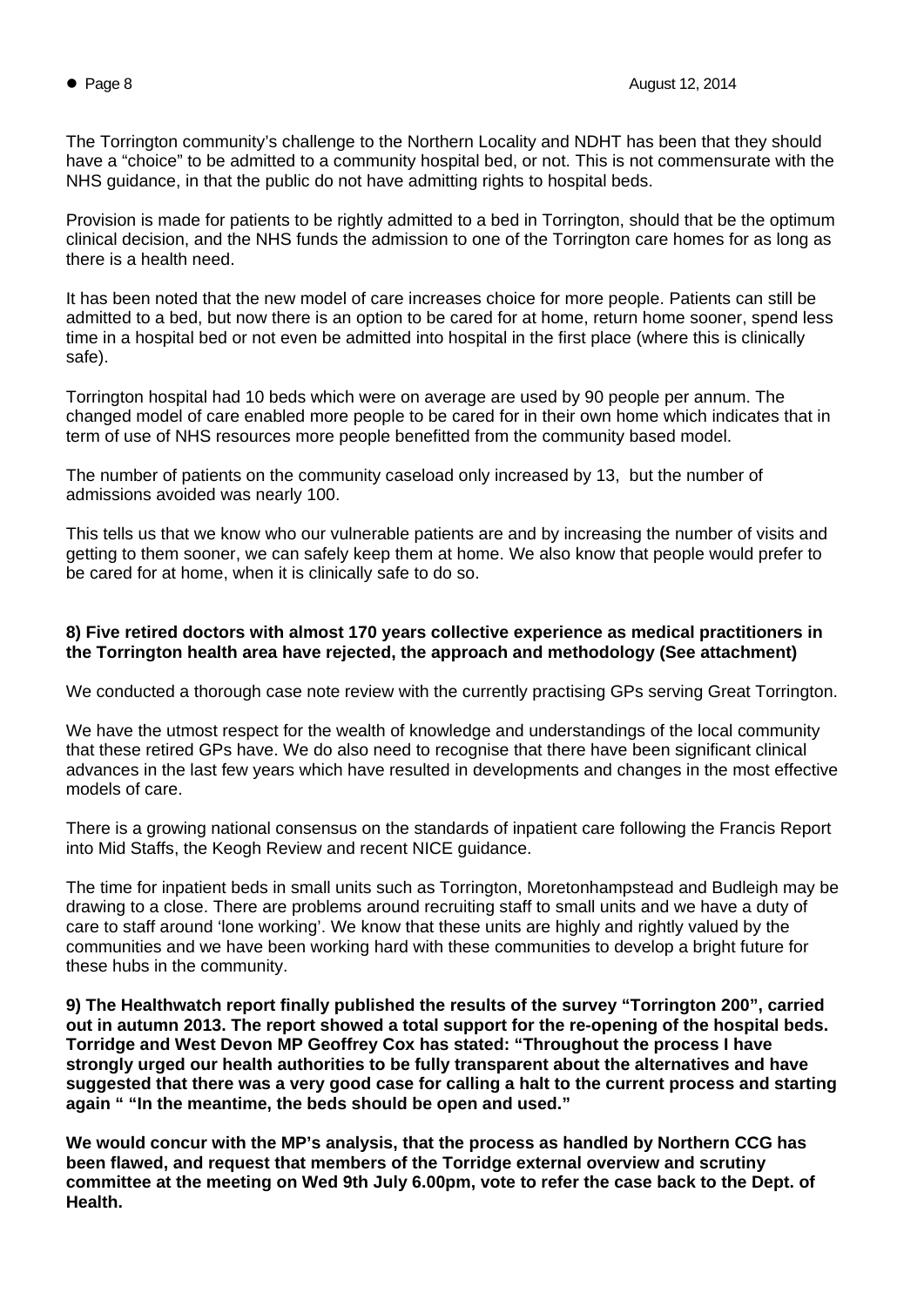This concern raises points that occurred along the six months timeline so it is not appropriate to group them into one point.

However, the NHS has met MP Geoffrey Cox on many occasions throughout the Test of Change and heeded his advice at those times.

At the meeting in August, he requested that we paused the Test of Change and rethought our engagement approach. The NHS acknowledged the mistakes in the engagement process, paused the Test of Change and restarted with six beds reinstated as safety net. We also reaffirmed our commitment to transparency by focusing on the Oversight Group membership, responding to correspondence and encouraging meetings with key members of the community to ensure they were kept informed of the Test of Change progress.

The most vocal objection has centred on the potential loss of beds and therefore opposition to the new model of community service delivery.

As well as these very vocal objections, the Torrington community also voiced and recognised the significant benefit to the wider community of developing a community health hub out of which other services could be provided. Indeed all services that were developed were in accordance with those services for which the community felt there was most need.

To try to understand the expressed public view, an additional action plan was compiled from the public engagement activities of others including Healthwatch, "Save the Irreplaceable Torrington Community Hospital" (STITCH), Devon Senior Voice and the Drop-in sessions conducted by Torrington Town Council.

In analysing the content of the engagement activities listed in the report it became apparent that there was an expressed desire for beds, but the usage of those beds was described by some respondents as convalescence, respite and end of life care.

Neither convalescence nor respite requires the clinical services of medical or nursing staff; End of life may, but the statistics show that people would rather be cared for at home. The remainder of the responses gave no reason for the requirement for a bed and none gave an explicit medical reason.

I hope that this has answered any remaining concerns you have about this project. The final recommendations will be going to the NHS boards on the 22<sup>nd</sup> and 23<sup>rd</sup> July where final decisions from the project will be made.

Considering the number of times we have received similar allegations and accusations, we would respectfully ask that any future claim is substantiated with detailed evidence where we have failed in our duty as public servants.

Yours Sincerely

John Wonerly

John Womersley Chair, Northern Locality, Northern Eastern and Western Devon Clinical Commissioning Group